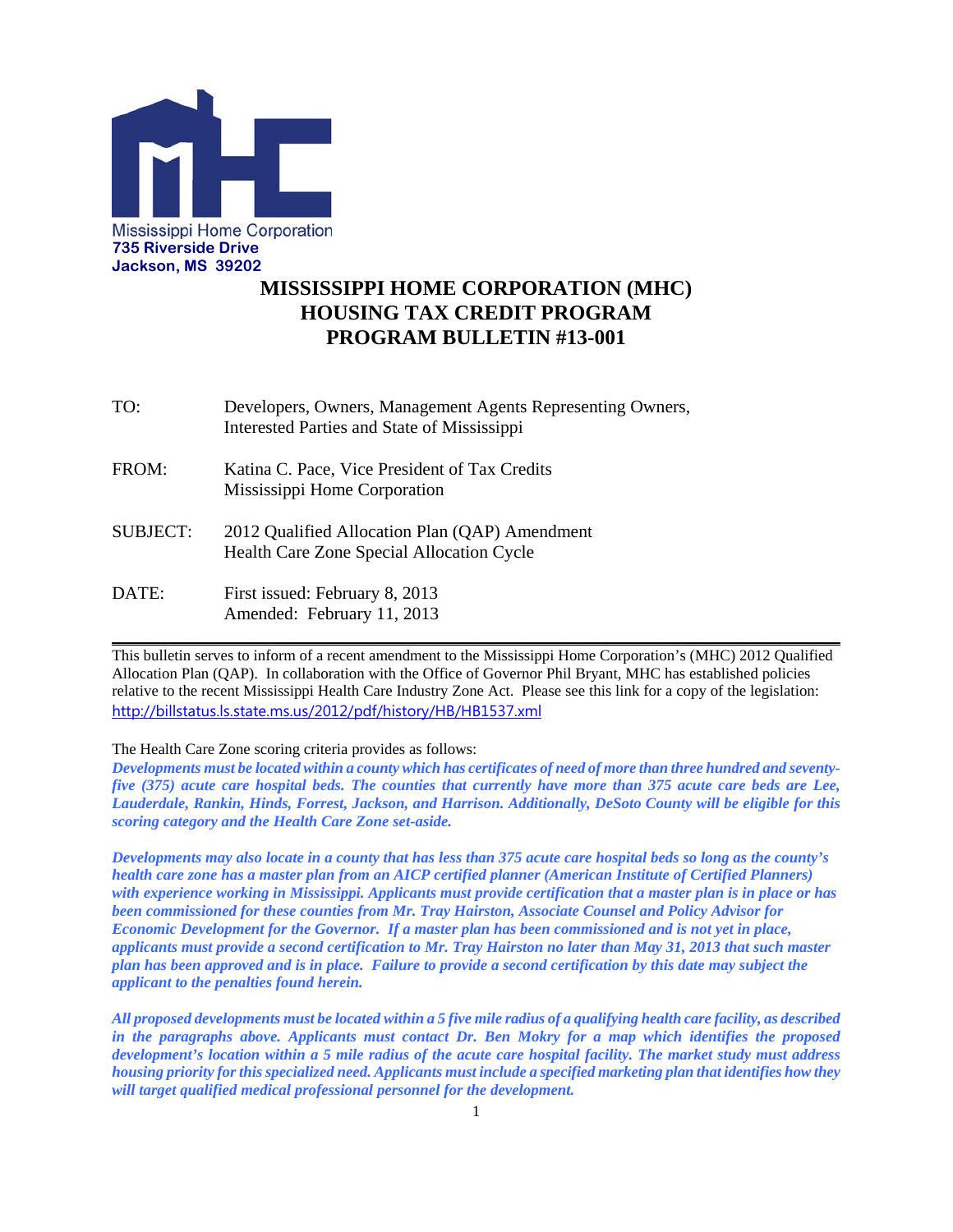2012 Qualified Allocation Plan (QAP) Amendment Health Care Zone Special Allocation Cycle February 8, 2013

In a special allocation cycle, MHC will forward commit up to fifty percent (50%) of its 2014 Annual Credit Authority (ACA) and up to one hundred percent (100%) of its 2015 Annual Credit Authority (ACA), to the extent available to the State of Mississippi from the U.S. Treasury, for qualifying developments that were not awarded credits in the regular 2012 application cycle. In accordance with Section 42(h)(5) of the IRC, MHC will reserve up to ten percent (10%) of the 2014 ACA and ten percent (10%) of the 2015 ACA to be forward committed to qualified non-profit entities, as are defined within the 2012 QAP. If there are not enough qualified non-profit applicants, MHC will retain the applicable credit authority for future use.

Any 2012 applicant that was not awarded credits in the regular 2012 application cycle may opt to bring their application current to be considered for the special allocation cycle. The applicant must meet all of the requirements of the Health Care Zone Scoring Criteria found in the 2013 Qualified Allocation Plan and reprinted herein. To qualify, an application must satisfy the following criteria:

- 1. Application includes executed submittal statement provided by MHC (see copy attached).
- 2. Application includes current information regarding Site Control.
- 3. Application includes required map from Dr. Mokry to document qualifying site location.
- 4. Application includes qualifying certification statement from Tray Hairston for those developments which are not located within the eight (8) counties listed herein.
- 5. Application includes current information regarding Zoning.
- 6. Application includes current information regarding Market Study. Please see the attached Health Care Initiative Market Study Addendum (NOTE: the market analyst **must** enumerate the provided information in accordance with the addendum listing).
- 7. Application includes marketing plan meeting the requirements of the Health Care Zone scoring criteria.

Applicants will maintain the score they received in the regular 2012 cycle. Awards will be made based on the 2012 score as well as a review of the required documentation. MHC will NOT re-score the applications. All applicants must agree to begin construction **no later than May 31, 2013**. Any recipient that does not meet the May 31 deadline will pay a penalty of one percent (1%) of the annual credit amount each month until construction begins. Penalties will be assessed on June 1, July 1, and August 1, 2013. If construction is not started by September 1, 2013 the credits will be recaptured by MHC for use in a future cycle.

All submittals must be received by MHC between **9:00 a.m. on Monday, March 11, 2013** and **2:00 p.m. on Friday March 15**. No submittals will be accepted after 2:00 p.m. on March 15, 2013. The packages must be submitted in the standard green application binders and all information must be tabbed in accordance with the listing above. MHC will make awards within 30 days of the submission deadline.

If you have any questions regarding this program bulletin, please contact the Tax Credit Division at (601) 718-4642.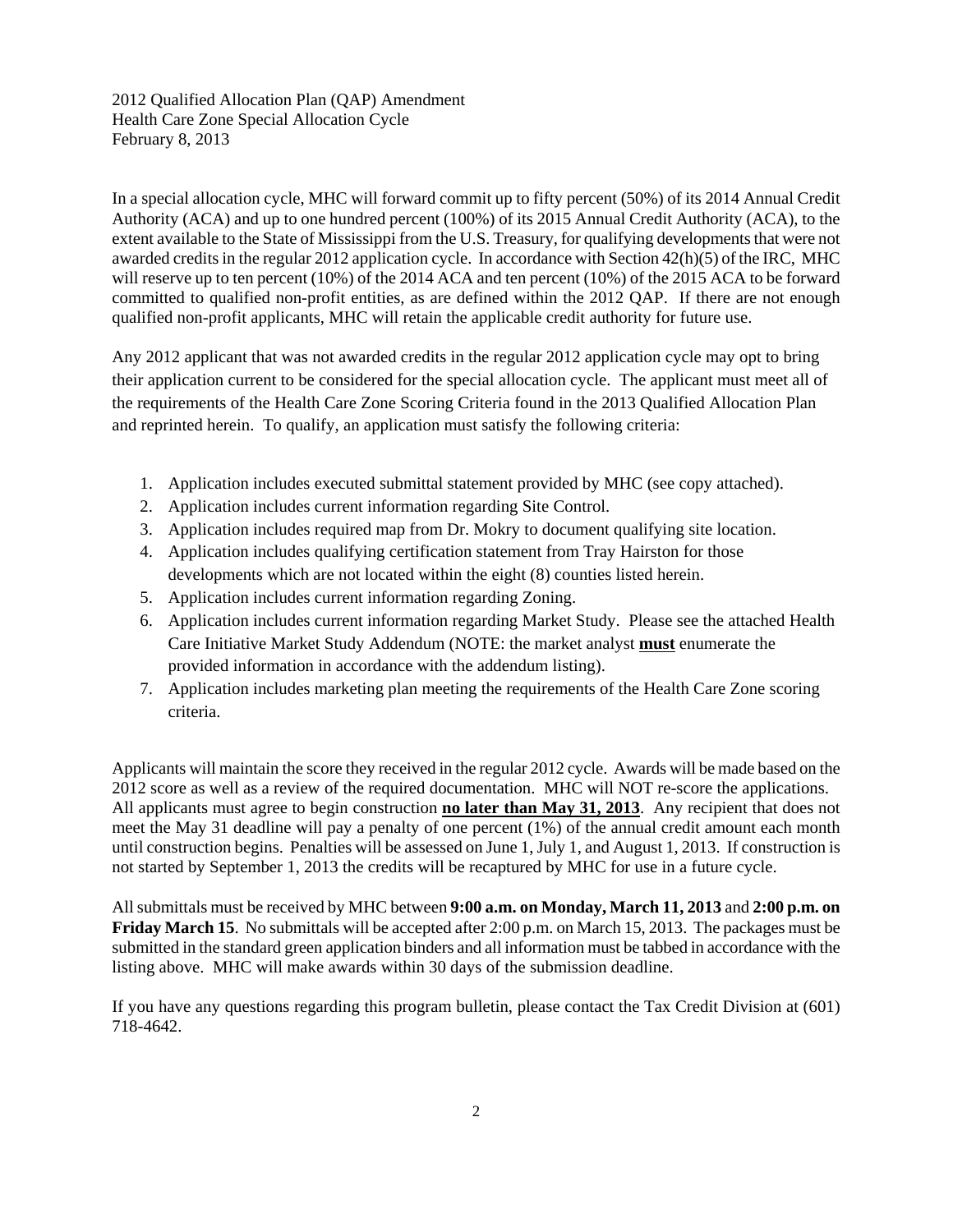## **2012 Qualified Allocation Plan (QAP) Amendment Health Care Zone Special Allocation Cycle Applicant Submission Statement**

The Health Care Zone eligibility criteria provides as follows:

Developments must be located within a county which has certificates of need of more than three hundred and seventy-five (375) acute care hospital beds. The counties that currently have more than 375 acute care beds are Lee, Lauderdale, Rankin, Hinds, Forrest, Jackson, and Harrison. Additionally, DeSoto County will be eligible for this scoring category and the Health Care Zone set-aside.

Developments may also locate in a county that has less than 375 acute care hospital beds so long as the county's health care zone has a master plan from an AICP certified planner (American Institute of Certified Planners) with experience working in Mississippi. Applicants must provide certification that a master plan is in place or has been commissioned for these counties from Mr. Tray Hairston, Associate Counsel and Policy Advisor for Economic Development for the Governor. If a master plan has been commissioned and is not yet in place, applicants must provide a second certification to Mr. Tray Hairston no later than May 31, 2013 that such master plan has been approved and is in place. Failure to provide a second certification by this date may subject the applicant to the penalties found herein.

All proposed developments must be located within a 5 five mile radius of a qualifying health care facility, as described in the paragraphs above. Applicants must contact Dr. Ben Mokry for a map which identifies the proposed development's location within a 5 mile radius of the acute care hospital facility. The market study must address housing priority for this specialized need. Applicants must include a specified marketing plan that identifies how they will target qualified medical professional personnel for the development.

**By my signature below, I hereby confirm my application submission for the 2012 Qualified Allocation Plan (QAP) Health Care Zone Special Allocation Cycle as prescribed under the Mississippi Home Corporation (MHC) Program Bulletin #13- 001 dated February 8, 2013.** 

**Executed this \_\_\_\_\_\_ day of \_\_\_\_\_\_\_\_\_\_\_\_\_\_\_\_, 2013.** 

Ownership Entity Name: